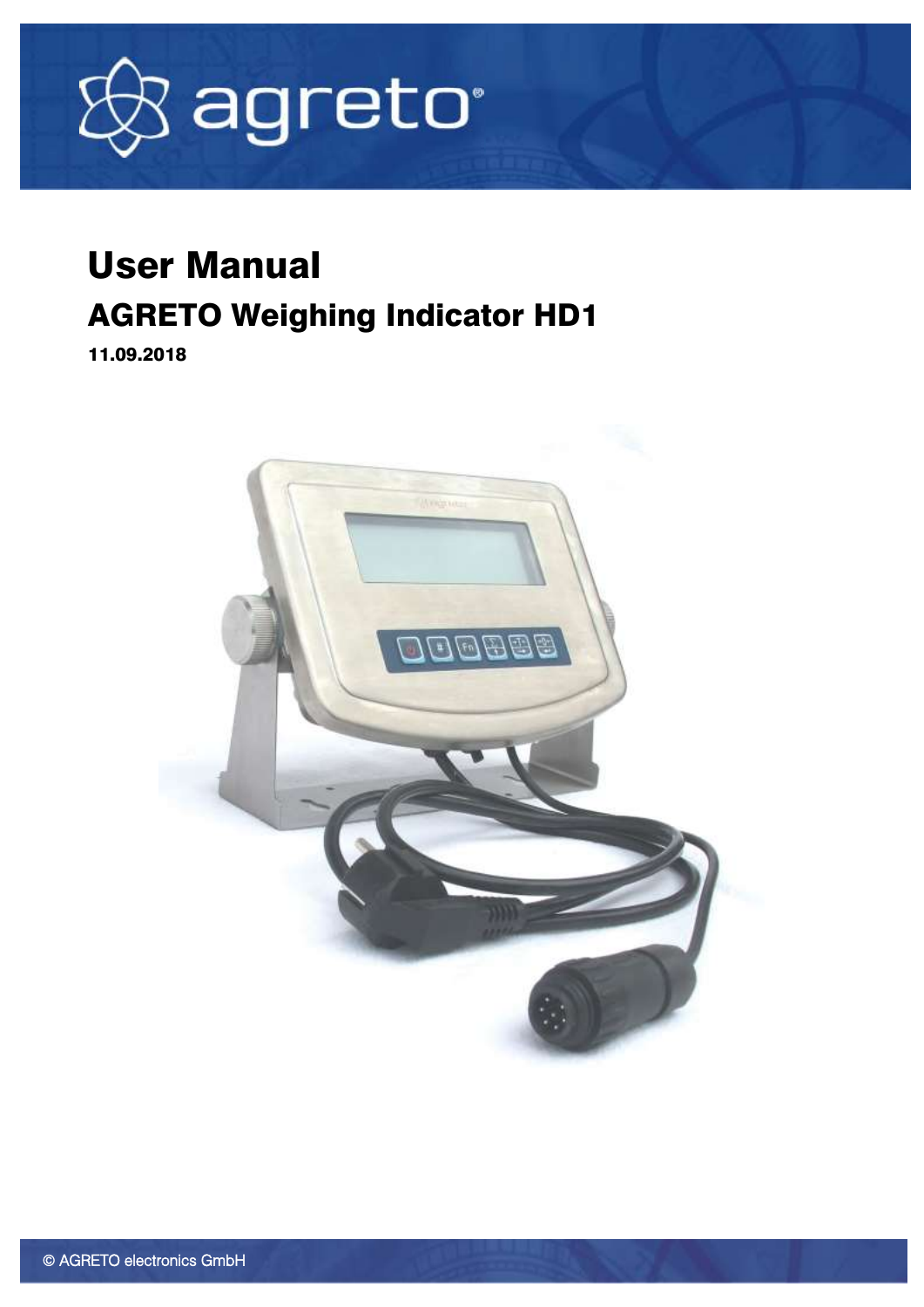

### Content

| 1              |  |
|----------------|--|
| 2              |  |
| 3              |  |
| 4              |  |
| 4.1            |  |
| 4.2            |  |
| 4.3            |  |
| 5              |  |
| 6              |  |
| 6.1            |  |
| 6.2            |  |
| $\overline{7}$ |  |
| 7.1<br>7.2     |  |
| 7.3            |  |
| 7.4            |  |
| 7.5            |  |
| 7.6            |  |
| 8              |  |
| 9              |  |
| 9.1            |  |
| 9.2            |  |
| 10             |  |
| 10.1           |  |
| 10.2           |  |
| 11             |  |
| 12             |  |
| 13             |  |
| 14             |  |
| 15             |  |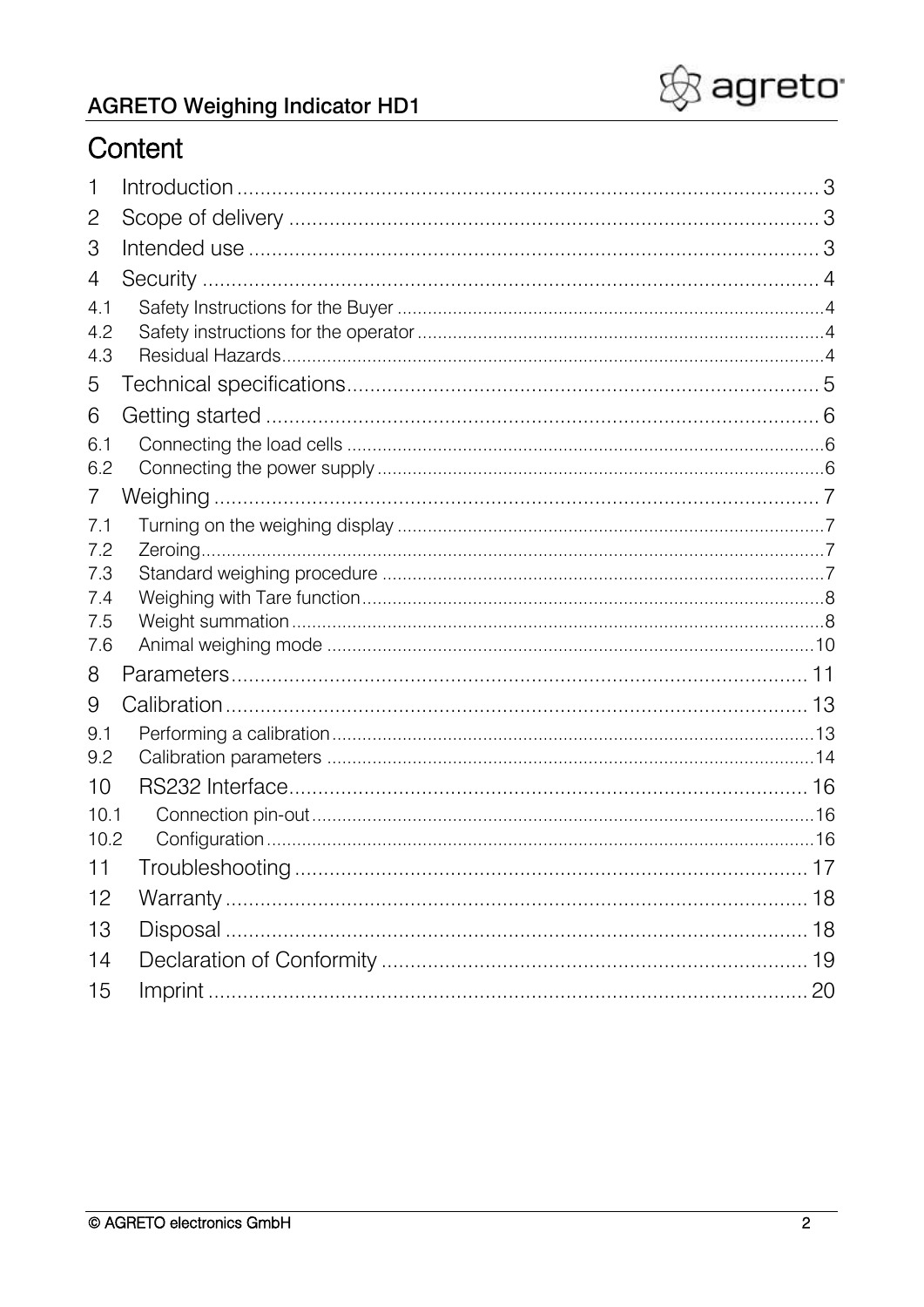

# <span id="page-2-0"></span>1 Introduction

Thank you for choosing this AGRETO weighing display. You have just purchased a robust appliance for everyday use.

Please read this manual carefully before putting the weighing display to use.

As in common parlance, the word 'load' is used instead of 'mass' in this user manual.

# <span id="page-2-1"></span>2 Scope of delivery

The AGRETO Weighing Display HD1 consists of:

- $\blacksquare$  The weighing display itself
- Brackets for wall and table mounting
- Bracket for stand mounting
- $\blacksquare$  This user manual

# <span id="page-2-2"></span>3 Intended use

The AGRETO weighing indicator HD1 is suitable for all weighing applications, where no officially calibration is needed.

It is designed for use in humid, dusty rooms. The protection class is IP67. It can therefore also be used in stables and other humid rooms.

The display can be connected to most of the common load cells, weighing platforms or other weighing devices.

The AGRETO HD1 isn't officially calibratable and therefore not authorized to determine weights for legal transactions.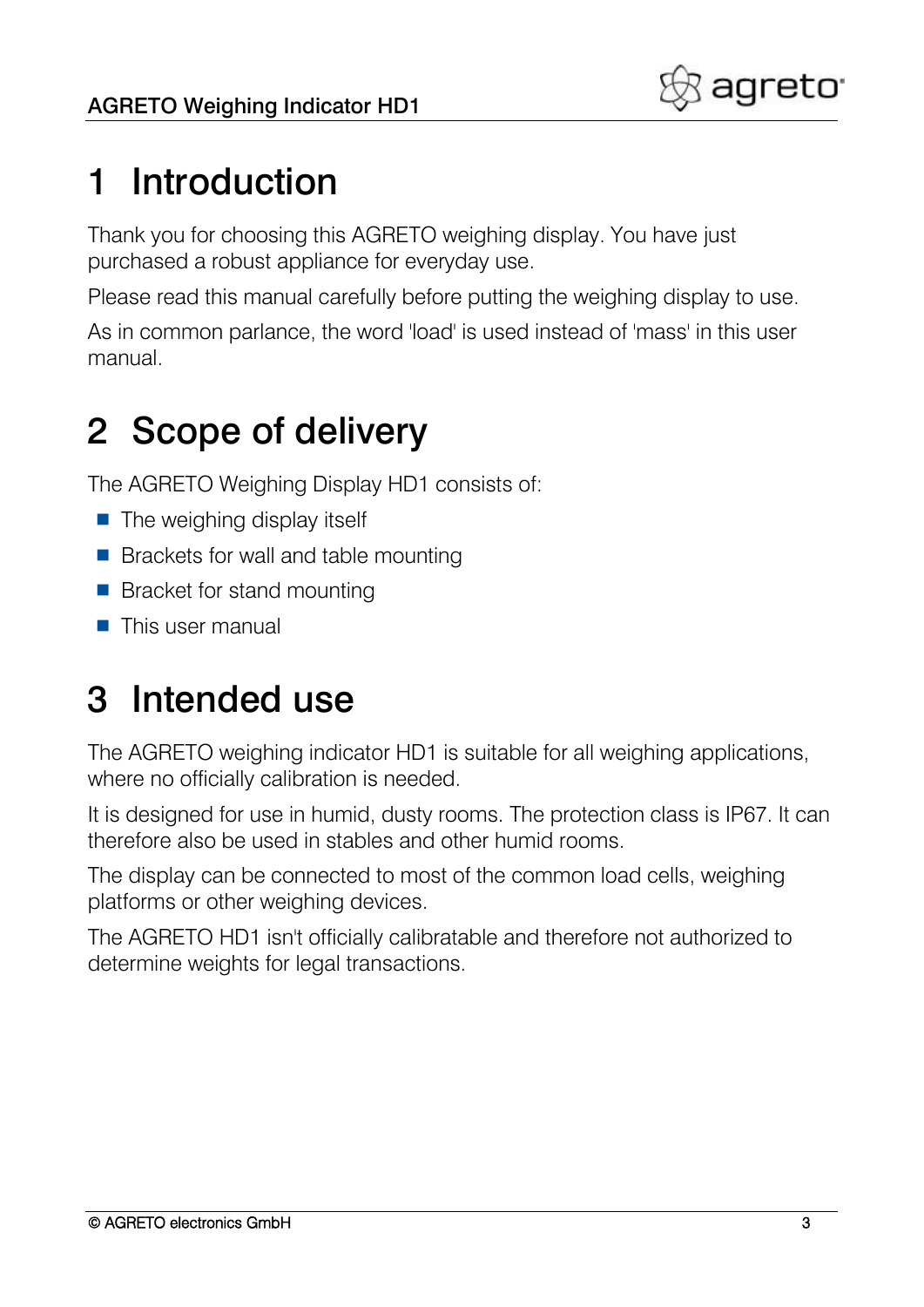

# <span id="page-3-0"></span>4 Security

### <span id="page-3-1"></span>4.1 Safety Instructions for the Buyer



Important!

Make sure that each person who works for the first time with the AGRETO HD1Weighing indicator, has read and understood this manual.

### <span id="page-3-2"></span>4.2 Safety instructions for the operator



DANGER!

The AGRETO HD1 Weighing indicator may only be operated by persons who are familiar with the operation of the device.



Precaution!

Keep the work area clean! Soiled areas contributes to accidents.



#### Attention!

Repairs and other technical interventions on the device may only be performed by qualified personnel. There is a danger of electric shock.

### <span id="page-3-3"></span>4.3 Residual Hazards

Working with the device residual risks may arise for persons and objects that cannot be prevented by design or technical protection measures.



**WARNING!** 

The AGRETO Weighing indicator HD1 must not be operated in explosive environment.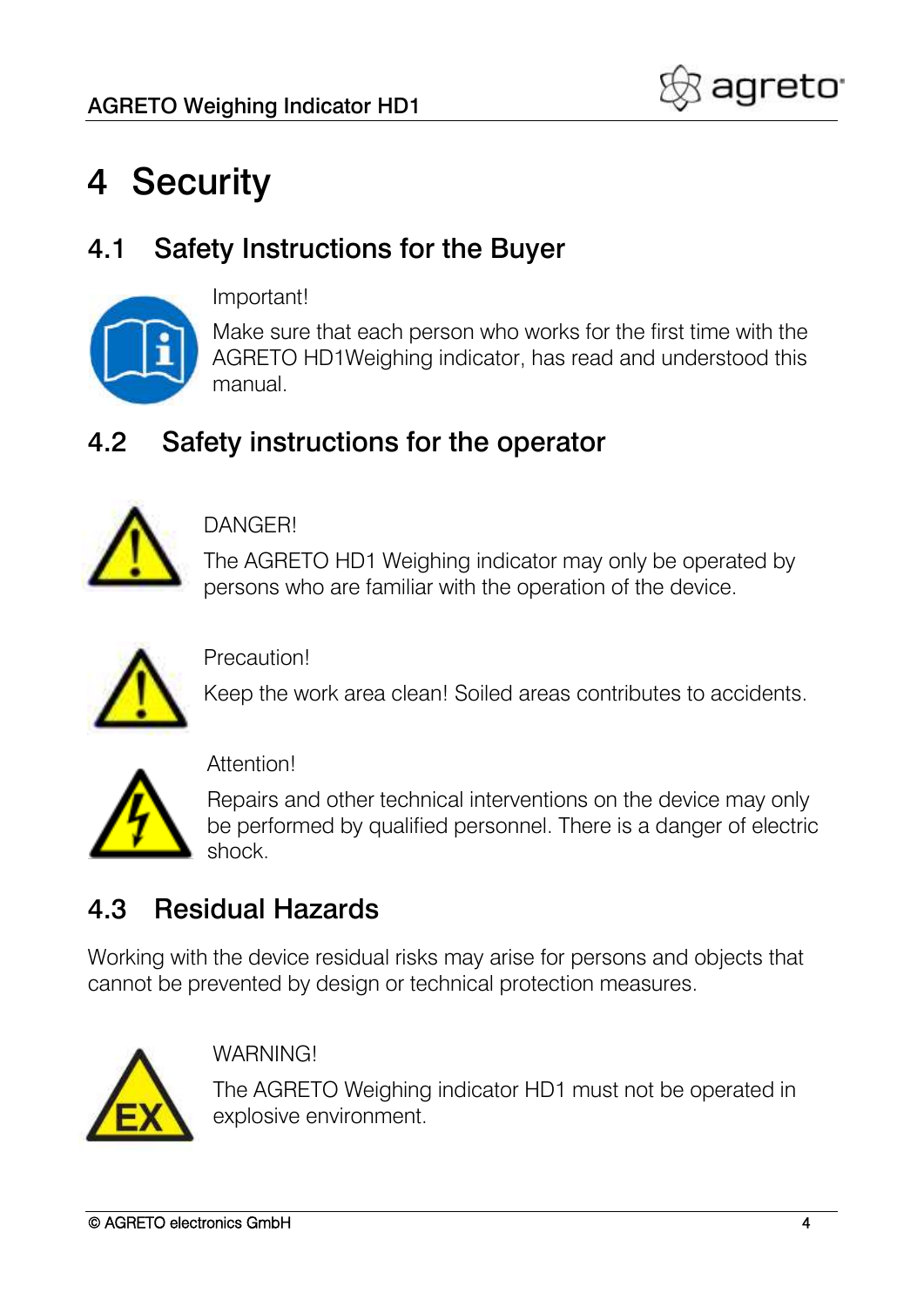

# <span id="page-4-0"></span>5 Technical specifications

| Size (W/H/D)             | 258 mm / 184 mm / 60 mm for table mounting<br>280 mm / 161 mm / 124 mm for wall mounting |
|--------------------------|------------------------------------------------------------------------------------------|
| Weight:                  | 1890 g                                                                                   |
| Operating temperature:   | $-10$ to $+40$ degrees Celsius                                                           |
| Maximum load:            | adjustable (up to 999,999)                                                               |
| Resolution:              | adjustable (from 0.001 to 50)                                                            |
| Unit:                    | choice between kg or Ib                                                                  |
| Power supply:            | Internal PSU AC 85 to 245V, 50 to 60 Hz                                                  |
| Battery:                 | Accessible compartment                                                                   |
| Battery power:           | $2 \times AA$ 1.5V                                                                       |
| Battery running time:    | up to 80 h, depending on battery capacity                                                |
| Accuracy class:          | III, $n = 3000$                                                                          |
| Input sensitivity:       | $>= 1.5$ uV/e                                                                            |
| Weighing frequency:      | 80 x per second                                                                          |
| Power supply load cells: | $DC + 3.3V$                                                                              |
| Signal input:            | $-16mV$ to $+18mV$                                                                       |
| Amount of load cells:    | 1 to 6 load cells with 350 Ohm<br>in parallel operation                                  |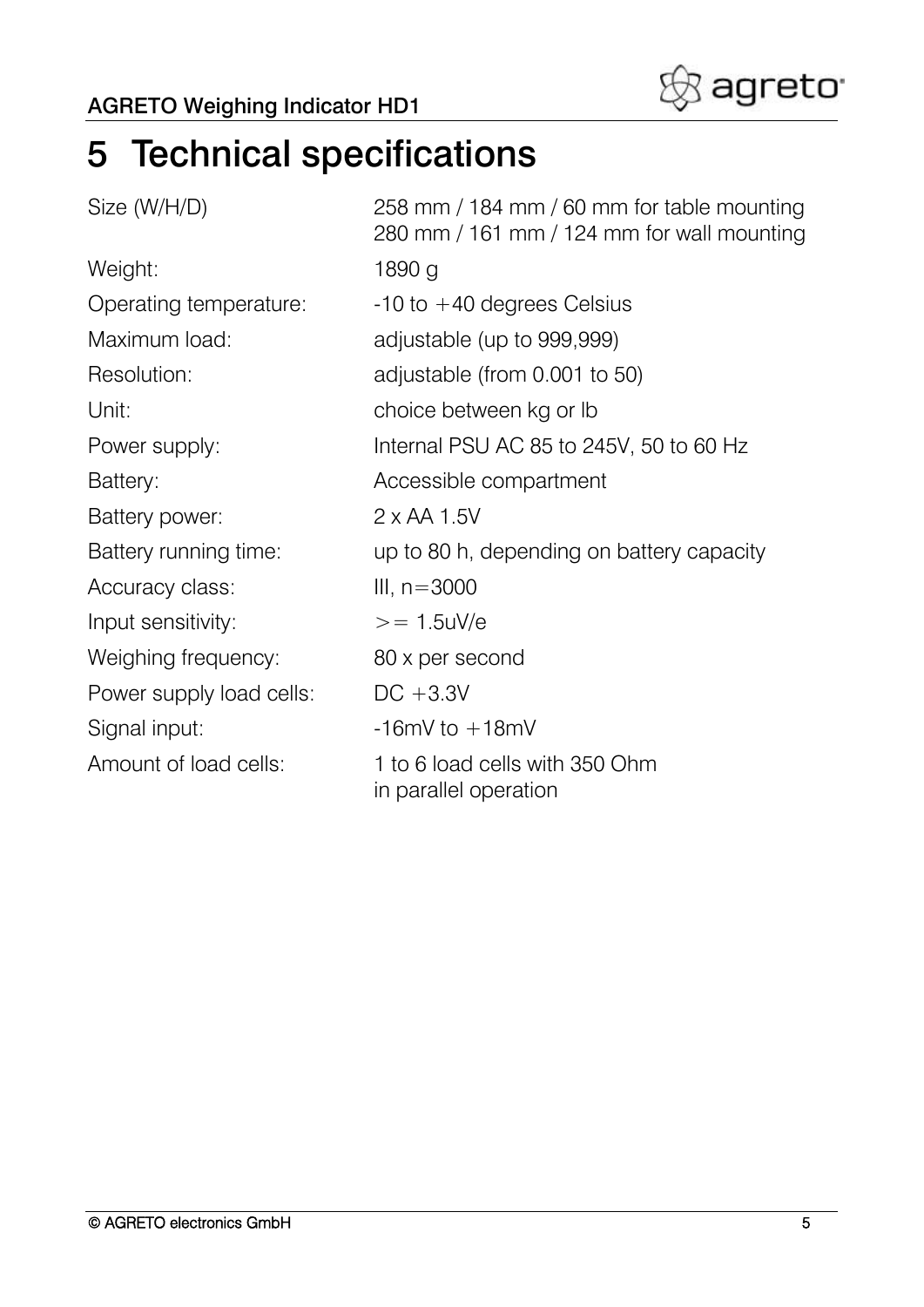

## <span id="page-5-0"></span>6 Getting started

#### <span id="page-5-1"></span>6.1 Connecting the load cells

AGRETO weighing scales are supplied with a connection cable that fits in the weighing display. If you have one of those, you connect the cable's 7-pole round plug to the fitting round plug coming out of the weighing display (that's the plug without a protective cap).

To connect to other weighing scales you use the connection diagram as explained by the following table:

Front view cable socket Front view cable plug

of the connector cable of the weighing display





| <b>No</b> | Description | Cable colour indicator side | Function         |
|-----------|-------------|-----------------------------|------------------|
|           | $EX -$      | <b>Black</b>                | Power supply -   |
| 2         | $EX +$      | Red                         | Power supply $+$ |
| 3         | $SI -$      | White                       | Signal -         |
|           | $SI +$      | Green                       | $Signal +$       |
| 5         |             |                             |                  |
| 6         |             |                             |                  |
|           |             |                             |                  |

### <span id="page-5-2"></span>6.2 Connecting the power supply

Stick the power supply cable into the outlet.

The display can also be powered by 2 x 1.5V AA (rechargeable) batteries.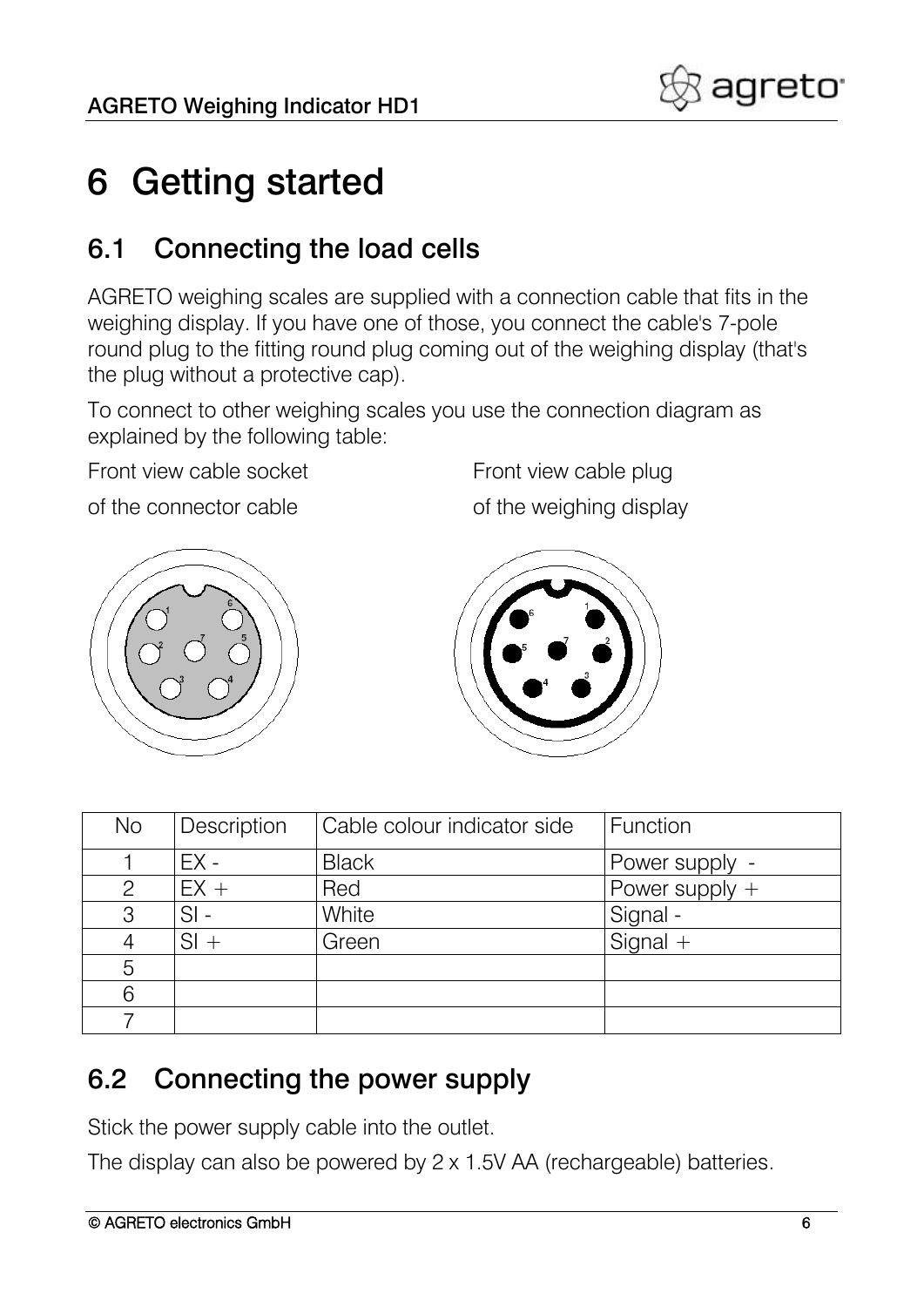

# <span id="page-6-0"></span>7 Weighing

### <span id="page-6-1"></span>7.1 Turning on the weighing display

Press the *[*  $\bullet$  *]* button. The weighing display will now run a self-test. The display is ready for use when the weight readout appears.

In standard mode the display isn't put to zero, but shows the actual load, based on the null position that was last used.

NOTE: Calibration parameter 3 allows you to configure if and up to what load the display automatically reverts to the zero position during start-up*.*

### <span id="page-6-2"></span>7.2 Zeroing

With the  $\lceil \rightarrow 0 \leftarrow \rceil$  button the display's zero position is reset. Use this function before every weighing if the display isn't set to zero.

When the display is set to zero the symbol  $\rightarrow 0 \leftarrow$  will light up in the top left corner of the display screen.

*NOTE: Calibration parameter 2 allows you to configure the range for manual zero positioning.*

### <span id="page-6-3"></span>7.3 Standard weighing procedure

- $\blacksquare$  Make sure that the display is set to zero.
- $\blacksquare$  Put the weighing object on the scales.
- Wait until the weighing display shows a stable value, or until the symbol for weight stability lights up in the top left corner of the display screen.
- $\blacksquare$  Read the weighing result.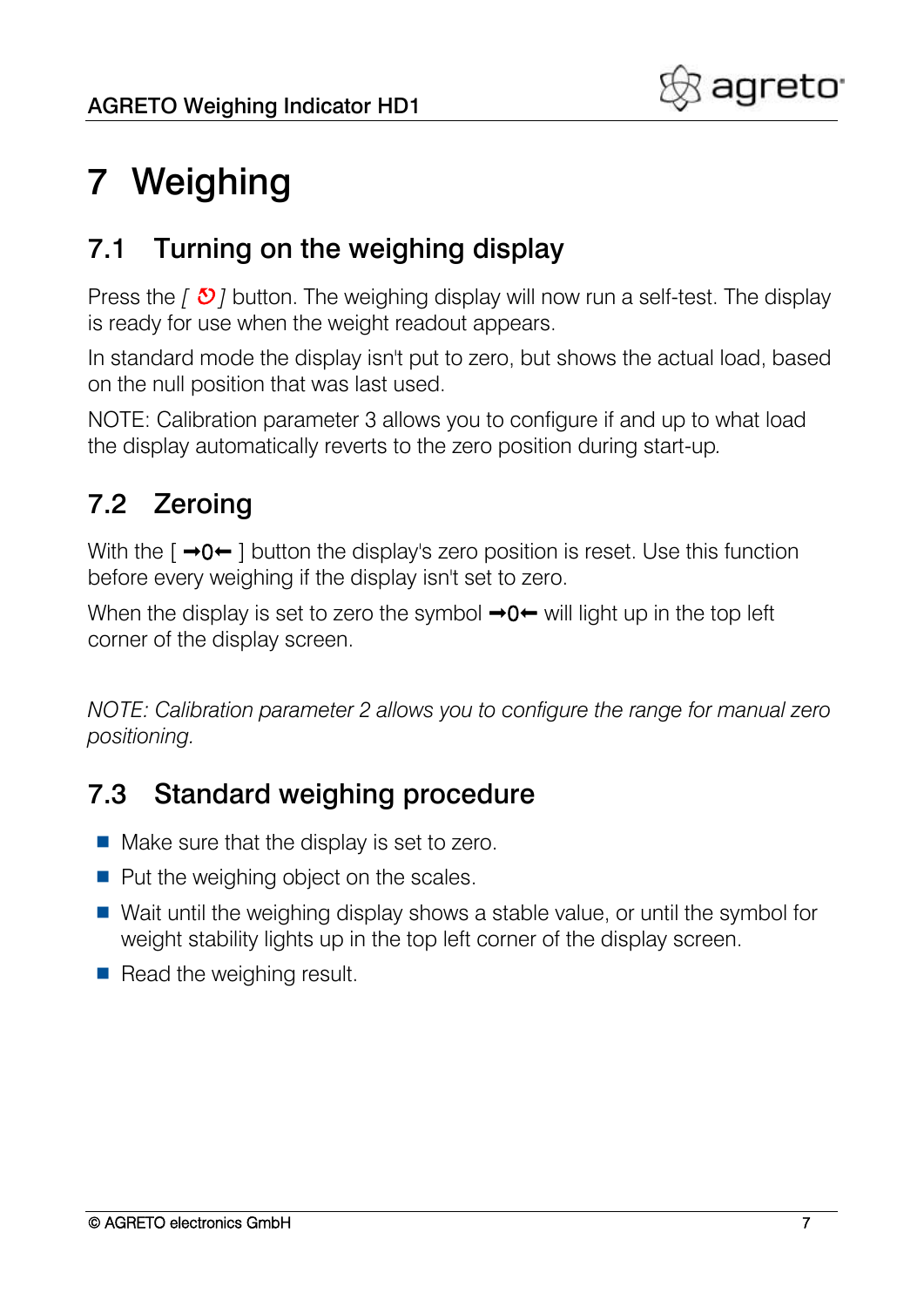

### <span id="page-7-0"></span>7.4 Weighing with Tare function

When you'd like to weigh an object in a container or package, the weight of the empty container can be automatically subtracted without changing the zero position, by using the tare function.

- $\blacksquare$  Make sure the display is set to zero.
- $\blacksquare$  Put the empty container on the scales.
- Wait until the display shows a stable value, or until the symbol for weight stability lights up in the top left corner of the display screen.
- Press the  $\lceil \rightarrow \rceil \leftarrow \rceil$  button. The display goes back to zero and the NET symbol appears.
- $\blacksquare$  Now put the weighing object in the container.
- Wait until the display shows a stable value, or until the symbol for weight stability lights up in the left top corner of the display screen.
- $\blacksquare$  Read the weighing result. This is the net weight of the object without container.
- $\blacksquare$  If you would like to weigh several objects in the same container, you can put them on the scales one after the other. As long as the NET symbol is visible, the previously measured tare will be subtracted and only the net weight shown.
- $\blacksquare$  To end the tare function you take the load from the scales and press the  $\lceil \rightarrow \rceil$   $\leftarrow$   $\rceil$  button again.

### <span id="page-7-1"></span>7.5 Weight summation

Do the following if you would like to perform several weighings and add up all the loads:

- $\blacksquare$  Make sure the display is set to zero.
- $\blacksquare$  Put the weighing object on the scales.
- Wait until the weighing display shows a stable value, or until the symbol for weight stability lights up in the top left corner of the display screen.
- $\blacksquare$  Read the weighing result.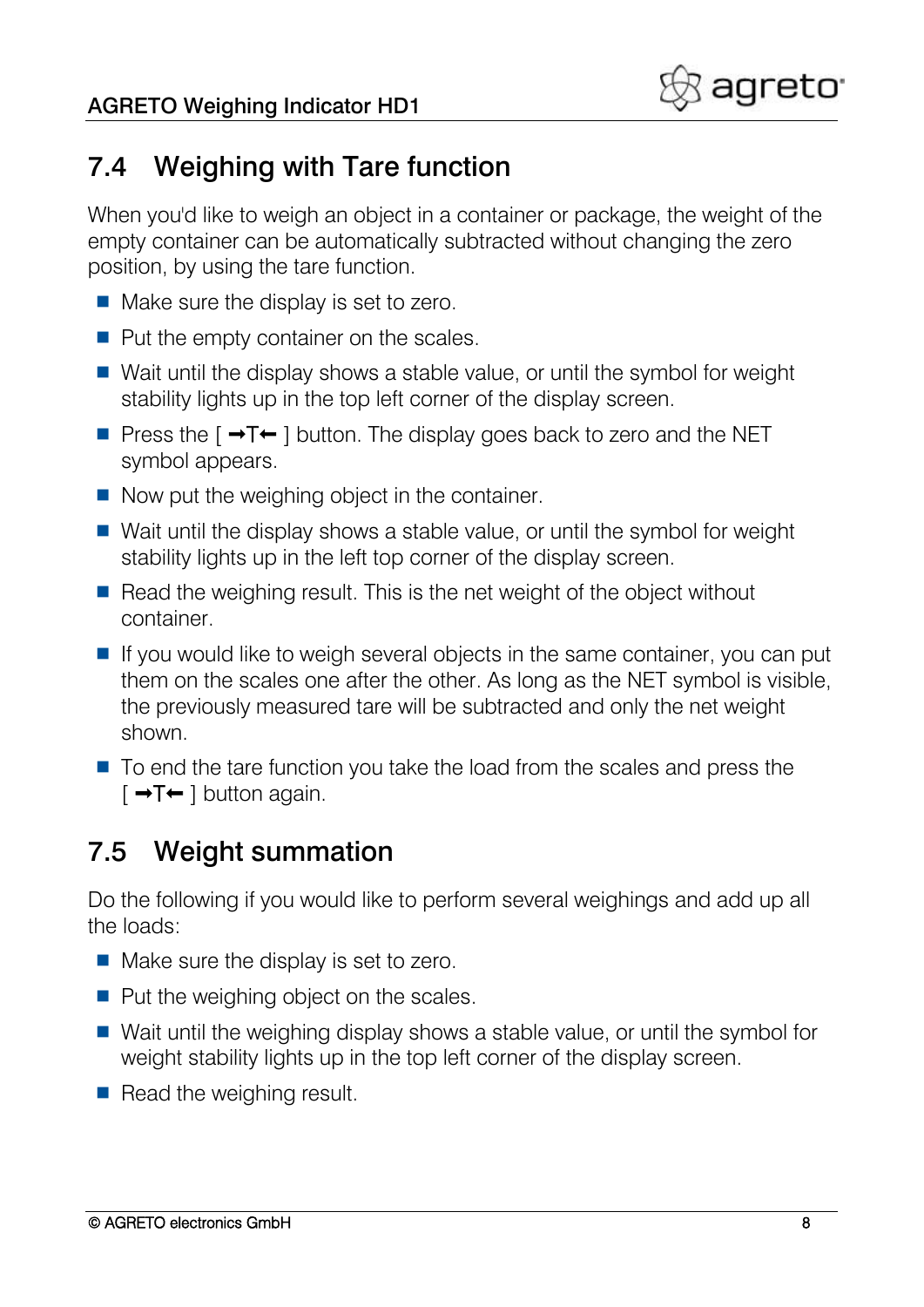- Shortly press the  $\lceil \sum \rceil$  button. The display will show the sum of the objects weighed so far, followed by the amount of weighed objects so far (n 0001), after which it returns to the normal weighing mode. The AUTO symbol lights up as long as the sum and amount of weighed objects are displayed.
- Remove the first load from the scales and introduce the next load.
- Shortly press the  $\lceil \nabla \rceil$  button again. Again, the display shows the sum of the objects weighed so far, followed by the amount of weighed objects so far (n 0002) after which it returns to the normal weighing mode.
- $\blacksquare$  Repeat this procedure with all weighing objects.

*ATTENTION: The summation function will only start after a load of at least 5 increments (for instance: for scales with a 1 kg resolution the summation function starts at a load of 5 kg)*

#### Displaying the sum

- For a permanent display of the sum of weighed objects you keep the  $\lceil \sum n \rceil$ button pressed for 3 seconds. The total sum will be displayed when you release the button.
- While the sum is displayed, you can use the  $\lceil \rightarrow 0 \leftarrow \rceil$  button to switch to the amount of weighed objects. By pressing the  $\lceil \rightarrow 0 \leftarrow \rceil$  button again you return to the normal weighing mode. The sum remains stored, so you can add additional weighings.

#### Deleting the sum

- Keep the  $\lceil \nabla \rceil$  button pressed for 3 seconds. The total sum will be displayed when you release the button (as above).
- **Press the [**  $\rightarrow T \leftarrow$  **] button. The CLEAR symbol appears on the display** screen.
- **Press the [**  $\rightarrow 0$  $\leftarrow$  **] button to confirm the deletion. The sum and amount are** set to 0 again, and the display reverts to the normal weighing mode.
- $\blacksquare$  Press the [Fn ] button to cancel the deletion.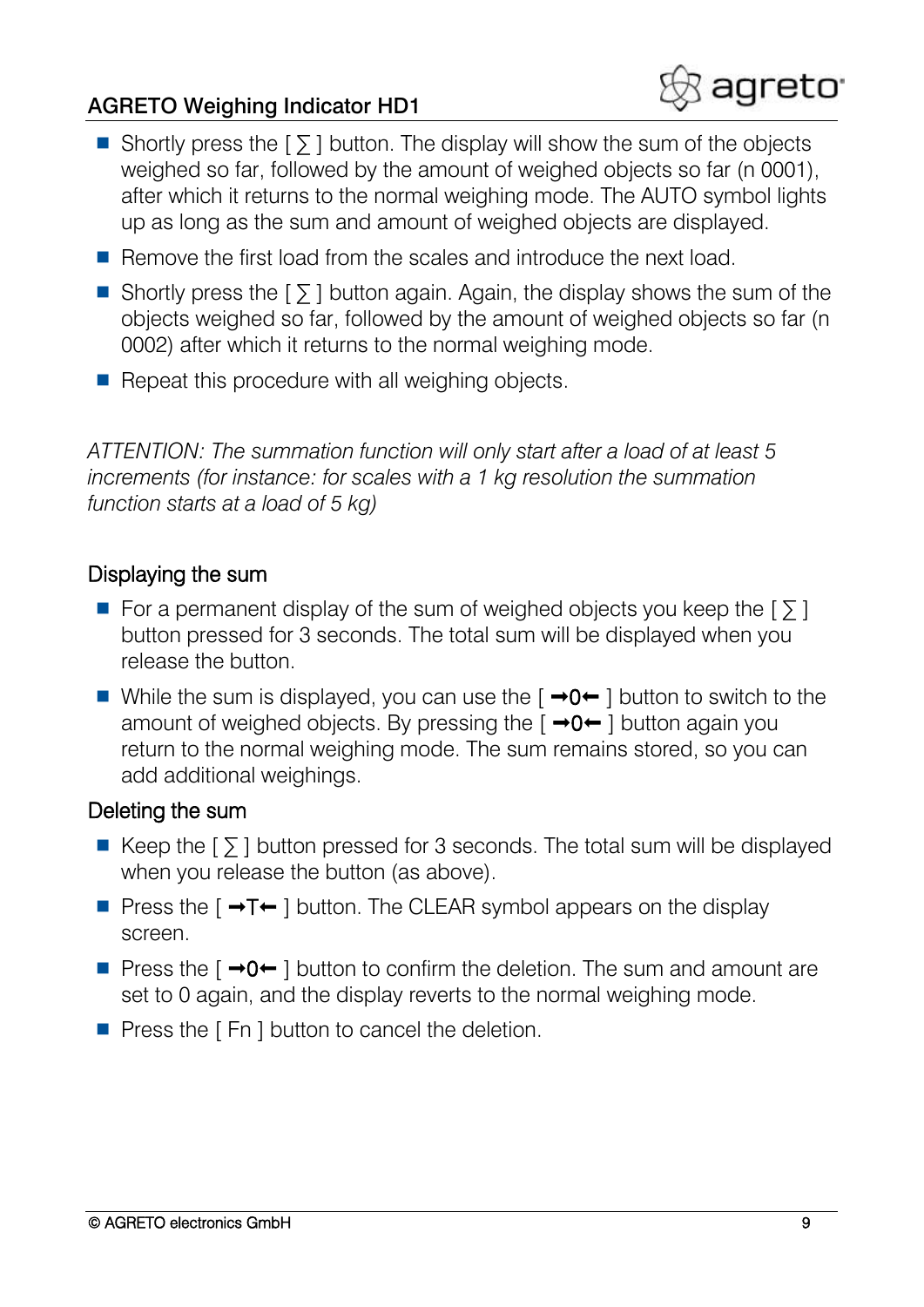

#### <span id="page-9-0"></span>7.6 Animal weighing mode

If you'd like to weigh restless animals or unstable loads, you can use the animal weighing mode. Take the following steps:

- $\blacksquare$  Make sure the display is set to zero.
- $\blacksquare$  Put the weighing object on the scales.
- If you shortly press the  $\lceil$  Fn  $\rceil$  button, the weight display will be replaced by dashes for approximately 5 seconds. During this time the load is weighed continuously. The result that is displayed, is the average of all weighings during those 5 seconds.
- $\blacksquare$  The result remains displayed until you press the  $\lceil$  Fn  $\rceil$  button again, or remove the weighing object from the scales (and the load is lower than 5 increments).

*ATTENTION: The animal weighing mode will only start after a load of at least 5 increments (for instance: for scales with a 1 kg resolution the animal weighing mode starts at a load of 5 kg).*

*ATTENTION: If you press the [ Fn ] button for too long, parameter configuration will start up instead of animal weighing mode.*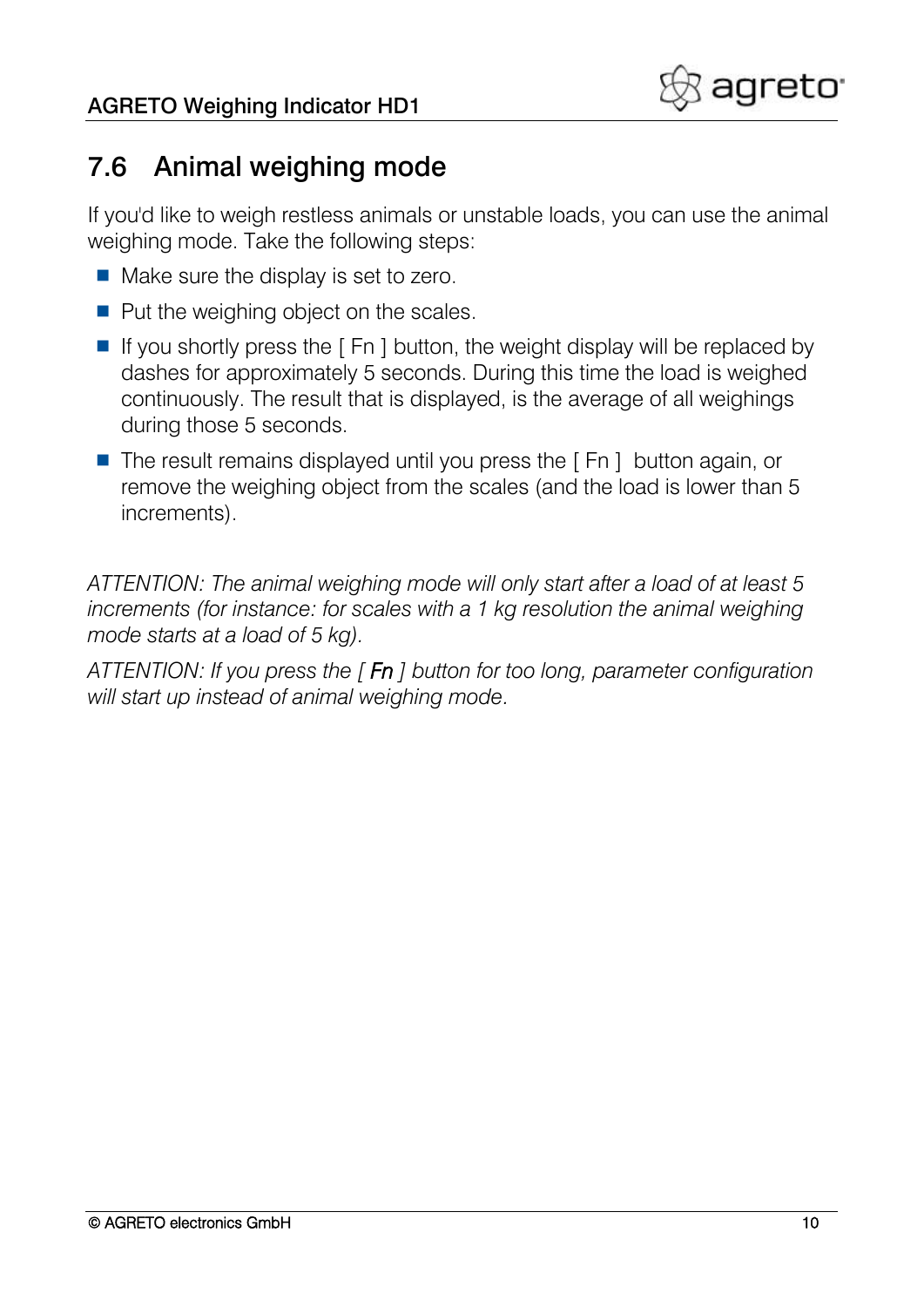## <span id="page-10-0"></span>8 Parameters

The Weighing Display HD1 has several configurable parameters that influence the way the system functions. Normally these parameters have been preconfigured correctly and need only be altered in special circumstances.

Take the following steps to start parameter configuration:

- Keep the [Fn ] button pressed for 3 seconds and then release the button. The FN SET symbol appears on the display screen.
- Press the  $[$   $\leftrightarrow$   $]$  button to start parameter configuration.

The parameter menu is operated as follows:

- With the  $\left\lceil \frac{1}{2} \right\rceil$  button the entry is confirmed and the next parameter will be shown. After the last parameter is shown the parameter menu is closed and the display reverts to normal weighing mode.
- $\blacksquare$  The  $\lceil \uparrow \rceil$  button allows you to select the desired parameter value.
- The  $\lceil \rightarrow \rceil$  button allows you to switch between digits for multi-digit entries.
- $\blacksquare$  The parameters are described in the following table.

| Parameter<br>Nr | Description            | <b>Display</b> |       | Comment                                                                              |
|-----------------|------------------------|----------------|-------|--------------------------------------------------------------------------------------|
| 1               | Function of the $[Fn]$ | Fn             | $***$ | $Lb =$ switch between kg and lb                                                      |
|                 | button                 |                |       | $ANL =$ animal weighing mode<br>function (standard)                                  |
|                 |                        |                |       | $-$ = no function                                                                    |
| $\overline{2}$  | Power Save Mode        | PS             | $***$ | $OFF = no power save mode$                                                           |
|                 |                        |                |       | $oN = power$ save mode after 5<br>minutes without change in weight                   |
|                 |                        |                |       | onP = turn off the display after 5<br>minutes without change in weight<br>(standard) |
| 3               | Background lighting    | BI             |       | $Off = lighting$ off                                                                 |
|                 |                        |                |       | $On =$ lighting on                                                                   |
|                 |                        |                |       | Aut $=$ lighting on when load                                                        |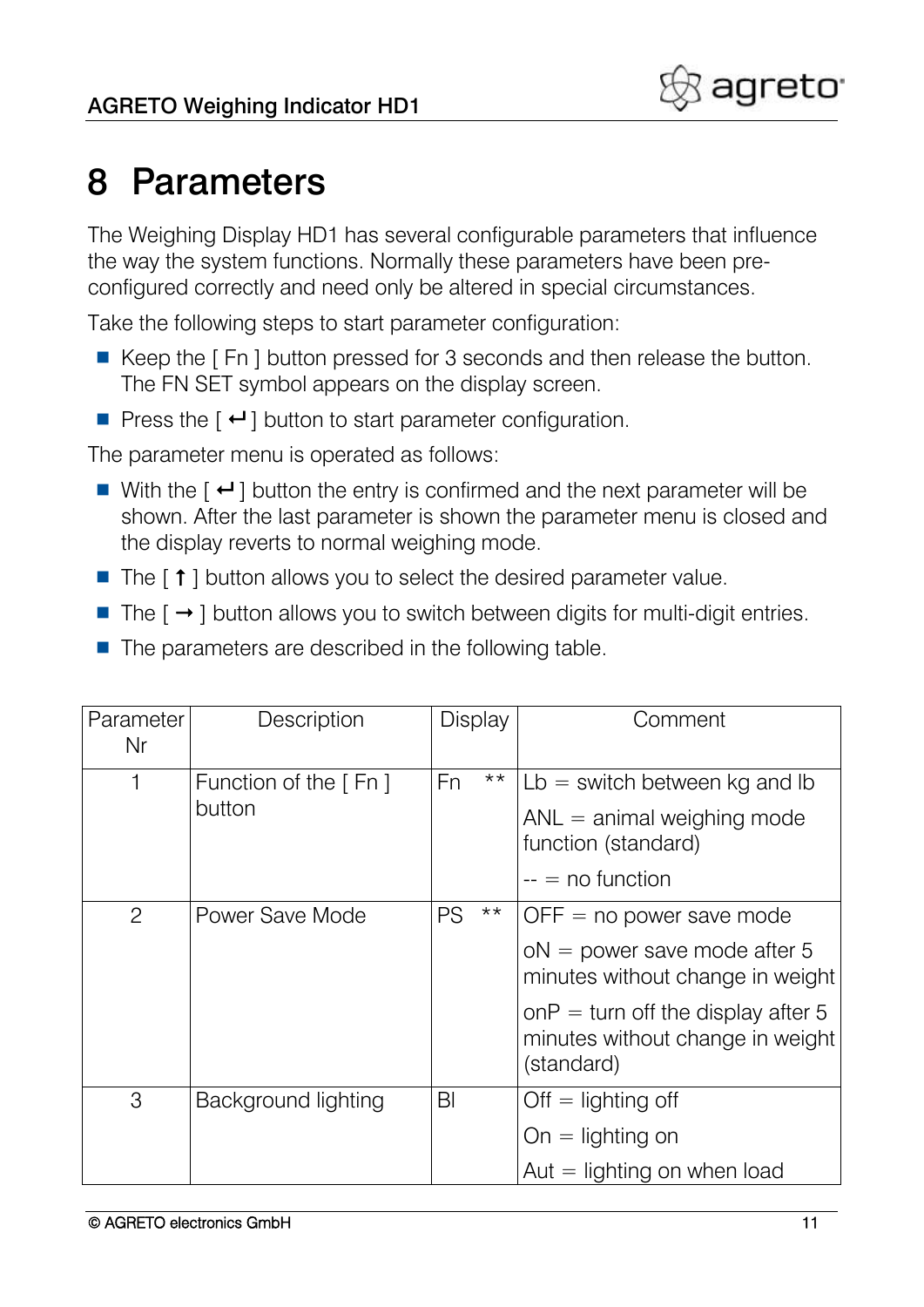

|                |                                                                                             |                 | changes (standard)                             |
|----------------|---------------------------------------------------------------------------------------------|-----------------|------------------------------------------------|
| $\overline{4}$ | Baud rate RS232<br>interface                                                                | $Br***$         | 600<br>1200<br>2400 (standard)<br>4800<br>9600 |
| 5              | Communication mode<br>RS232 interface                                                       | $\star$<br>Co   | 1 (standard)                                   |
| 6              | Filter                                                                                      | Flt<br>$^\star$ | 1 low stabilization                            |
|                | (Stabilization of the                                                                       |                 | 2 (Standard)                                   |
|                | display in an animal<br>weighing mode)                                                      |                 | 3                                              |
|                |                                                                                             |                 | $\overline{4}$                                 |
|                |                                                                                             |                 | 5 high stabilization                           |
| $\overline{7}$ | Sensibility                                                                                 | Stb $*$         | 1 high (standard)                              |
|                | Response weight of the<br>display in the number of<br>sub-steps for animal<br>weighing mode |                 | $\mathbf{2}$                                   |
|                |                                                                                             |                 | 3                                              |
|                |                                                                                             |                 | $\overline{4}$                                 |
|                |                                                                                             |                 | 5                                              |
|                |                                                                                             |                 | 6                                              |
|                |                                                                                             |                 | 7                                              |
|                |                                                                                             |                 | 8                                              |
|                |                                                                                             |                 | 9 low reaction                                 |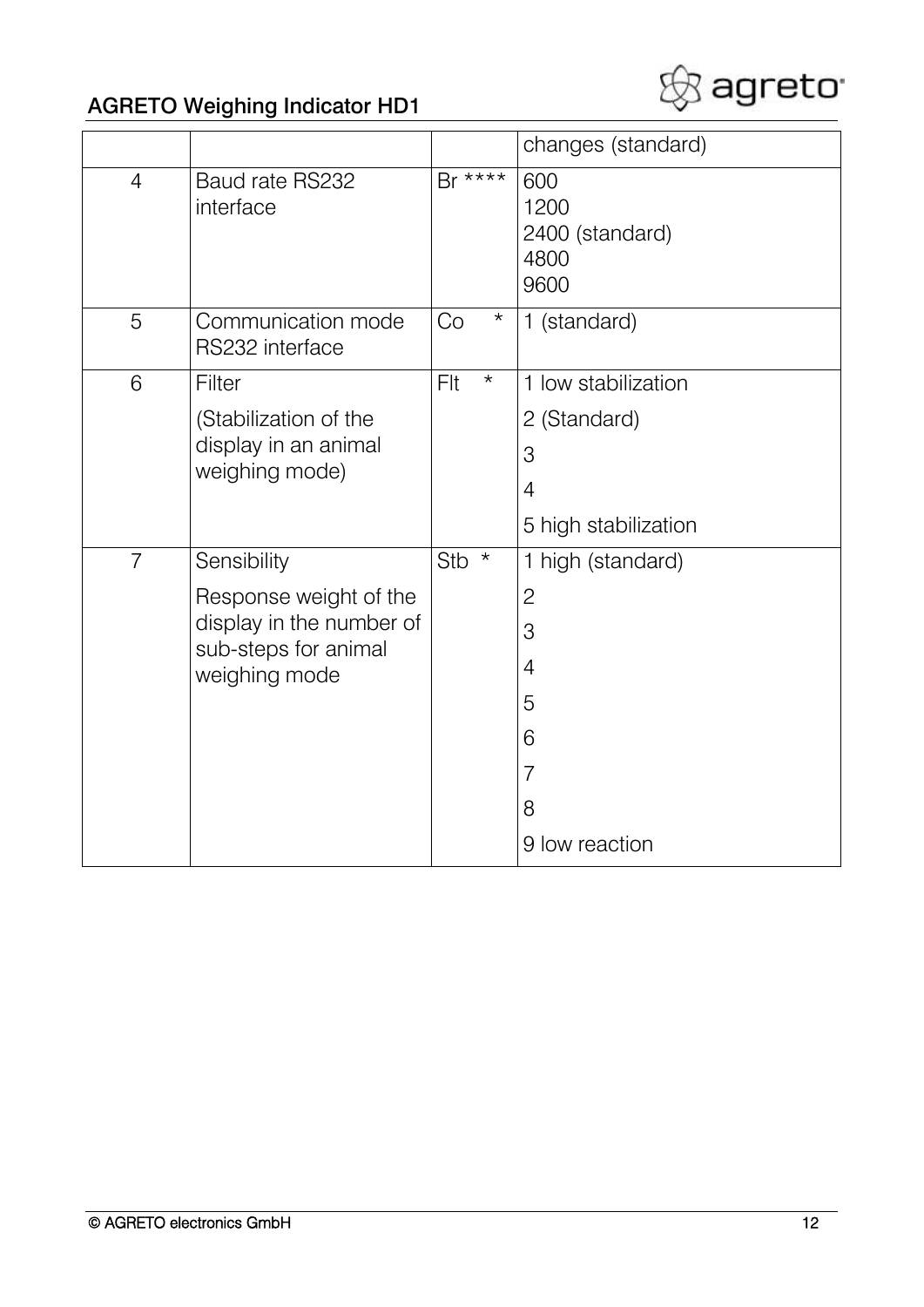# <span id="page-12-0"></span>9 Calibration

If you bought the weighing display together with AGRETO weighing scales, the display is already fully calibrated and checked.

Calibration is only needed:

- $\blacksquare$  If you didn't buy the weighing display together with AGRETO weighing scales.
- $\blacksquare$  If you use the scales for a special construction, for example when you want to retrofit mechanical scales.
- If the location of the weighing system is outside of the geographical area between 45 and 52 degrees latitude.
- If the location of the weighing system is at an altitude higher than 1000 m above sea level.
- If for whatever reason you do not succeed in using the scales in the prescribed mounting position.

### <span id="page-12-1"></span>9.1 Performing a calibration

#### ATTENTION: A calibration determines the accuracy of the scales. A calibration cannot be undone!

To perform a calibration you need a reference load that is as close as possible to the nominal load. It should be at least 20% of the nominal load of the load cells. This means that scales with a nominal load of 4000 kg need to be calibrated with at least 800 kg.

Take the following steps to start the calibration procedure:

- Keep the  $[Fn]$  button pressed for 3 seconds and then release the button. The FN SET symbol appears on the display screen.
- **Press the [**  $\uparrow$  **] button to enter the calibration menu. The CAL symbol** appears on the display screen.
- **Press the [**  $\leftarrow$  **] button to start the calibration.**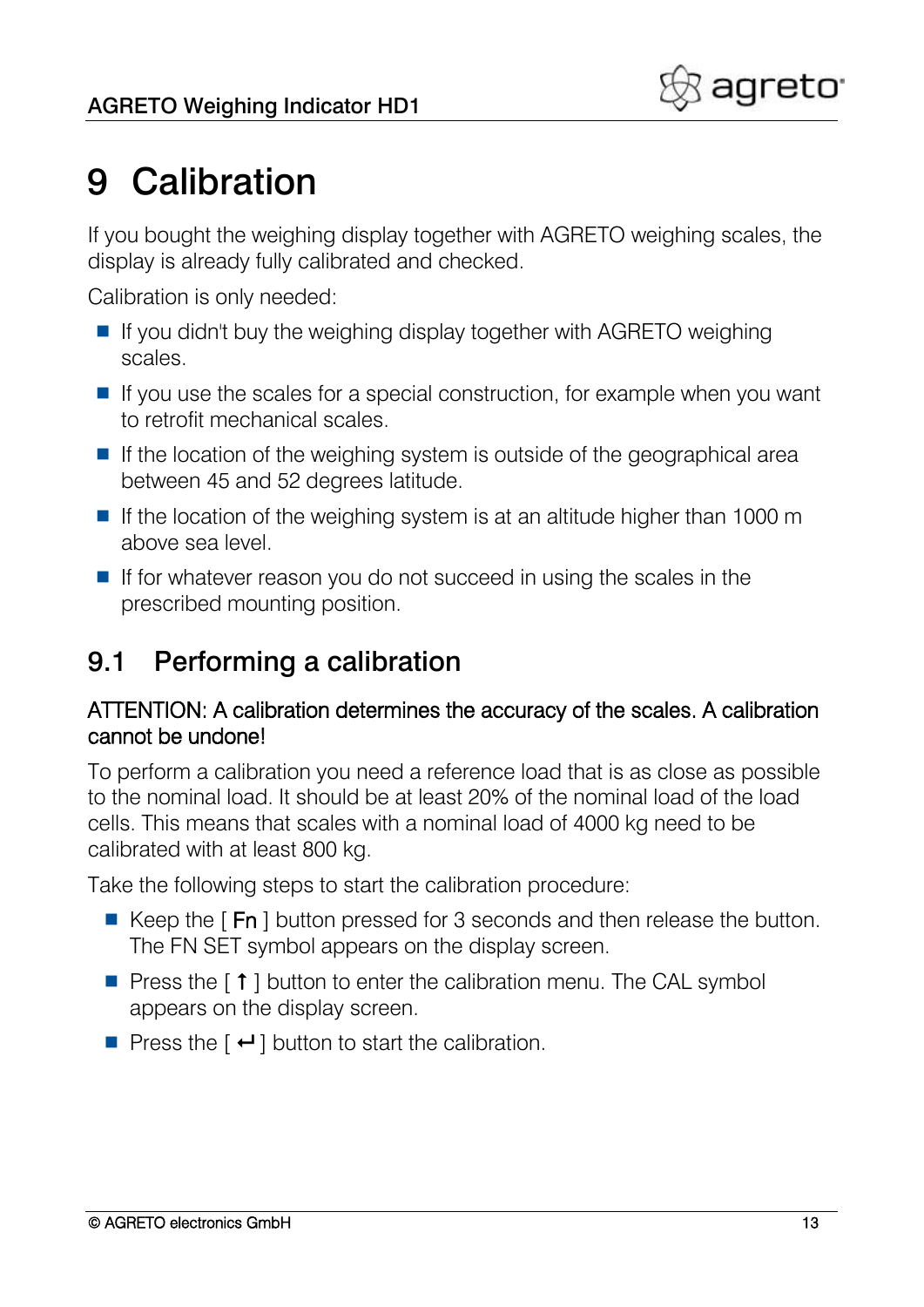

The calibration menu is operated in the following way:

- With the  $\lceil \cdot \cdot \rceil$  button the entry is confirmed and the next parameter will be shown. After the last parameter is shown the parameter menu is closed and the display reverts to normal weighing mode.
- $\blacksquare$  The  $\lceil \uparrow \rceil$  button allows you to select the desired parameter value.
- The  $\lceil \rightarrow \rceil$  button allows you to switch between digits for multi-digit entries.
- All the steps of the calibration process are described in the following table. They must be performed in this order.

| <b>Step</b><br>Nr | Description                 | Display           | Comment                                                                        |
|-------------------|-----------------------------|-------------------|--------------------------------------------------------------------------------|
| 1                 | <b>Division</b>             | $\star\star$<br>Е | 01 02 05 10 20 50<br>Depending on the weighing scales                          |
| $\overline{2}$    | Amount of decimal<br>places | ****<br>dС        | 0.0<br>0.00<br>0.000<br>$\Omega$<br>Depending on the weighing scales           |
| 3                 | Nominal load                | <b>L</b> *****    | Nominal load of the load cells                                                 |
| 4                 | Zero position               | noLoAd            | No load on the scales                                                          |
| 5                 | Calibrating load            | AdLoAd<br>******  | Introduce the calibrating load and<br>enter the weight of the calibrating load |

#### <span id="page-13-0"></span>9.2 Calibration parameters

#### ATTENTION: These parameters change the characteristics of the weighing display. Improper use can cause a distortion of weighing results.

Take the following steps to enter the calibration settings:

- Keep the  $\lceil$  Fn  $\rceil$  button pressed for 3 seconds and then release the button. The FN SET symbol appears on the screen display.
- **Press the [**  $\uparrow$  **] button twice to enter the calibration settings. The Zero symbol** appears on the screen display.
- **Press the [**  $\leftarrow$  **] button to start the calibration parameters.**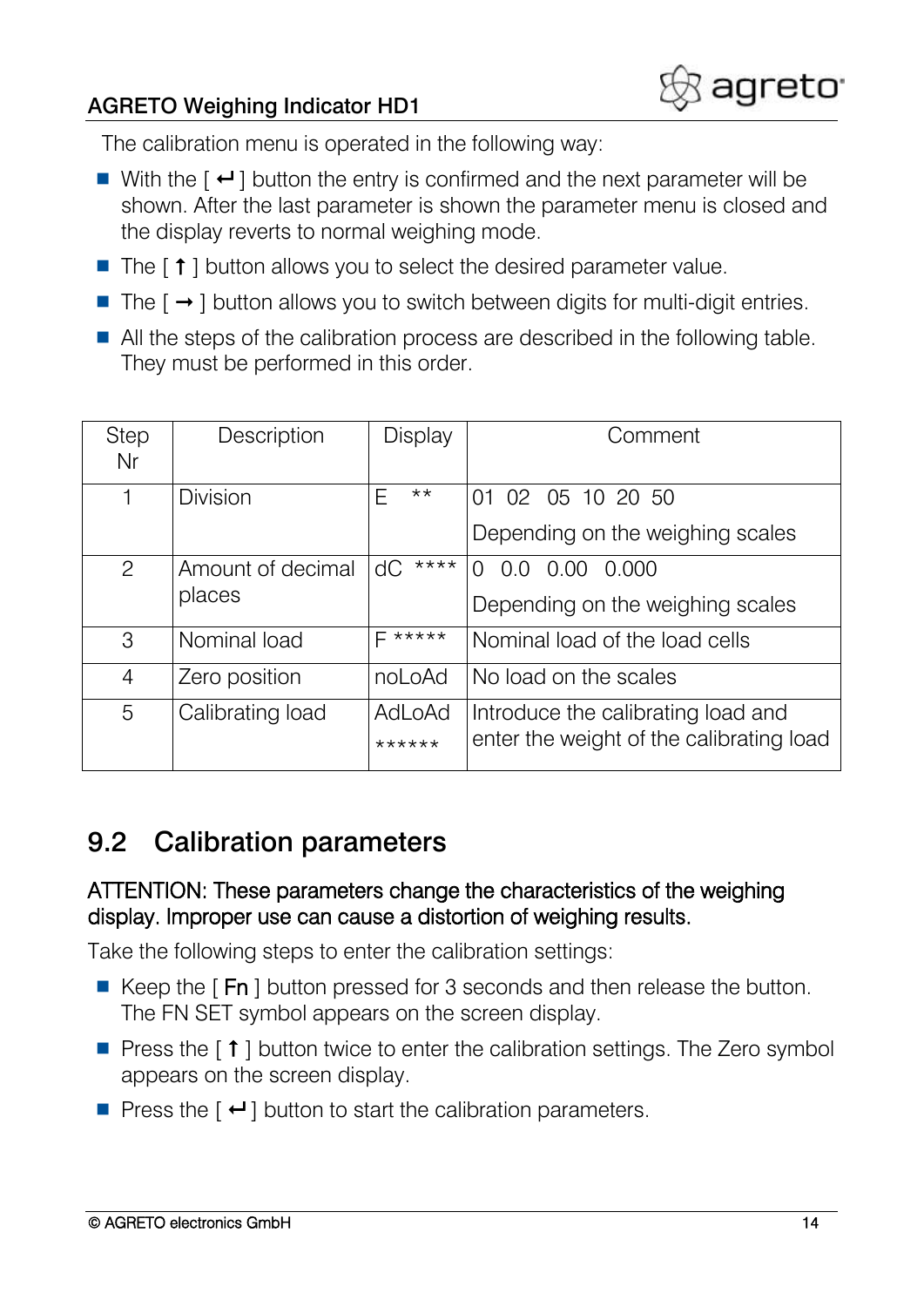

The calibration menu is operated as follows:

- With the  $\lceil \cdot \cdot \rceil$  button the entry is confirmed and the next parameter will be shown. After the last parameter is shown the parameter menu is closed and the display reverts to normal weighing mode.
- $\blacksquare$  The  $\lceil \uparrow \rceil$  button allows you to select the desired parameter value.
- The  $[\rightarrow]$  button allows you to switch between digits for multi-digit entries.
- $\blacksquare$  The parameters are described in the following table.

| Parameter      | Description                             | Display     | Comment                                                                               |
|----------------|-----------------------------------------|-------------|---------------------------------------------------------------------------------------|
| Nr             |                                         |             |                                                                                       |
| 1              | Zero point stabilisation   Zot          | $***$       | 0.5 1.0 1.5 2.0 2.5 3.0 3.5 4.0<br>division units                                     |
|                |                                         |             | Standard setting: 2.0                                                                 |
| $\overline{2}$ | Range for manual<br>zero positioning    | $***$<br>Nt | 0 2 4 10 20 100 percent of<br>nominal load can be zero<br>positioned                  |
|                |                                         |             | Standard setting: 100%                                                                |
| 3              | Range for automatic<br>zero positioning | At          | -- 0 2 4 10 20 100 percent of<br>nominal load can be automatically<br>zero positioned |
|                |                                         |             | Standard setting: --                                                                  |
| $\overline{4}$ | Responsiveness                          | $***$<br>FL | Stb: slow responsiveness                                                              |
|                |                                         |             | Sen: fast responsiveness<br>(standard)                                                |
| 5              | AD-sampling rate                        | <b>SPd</b>  | 0 (standard)                                                                          |
|                |                                         |             | 1                                                                                     |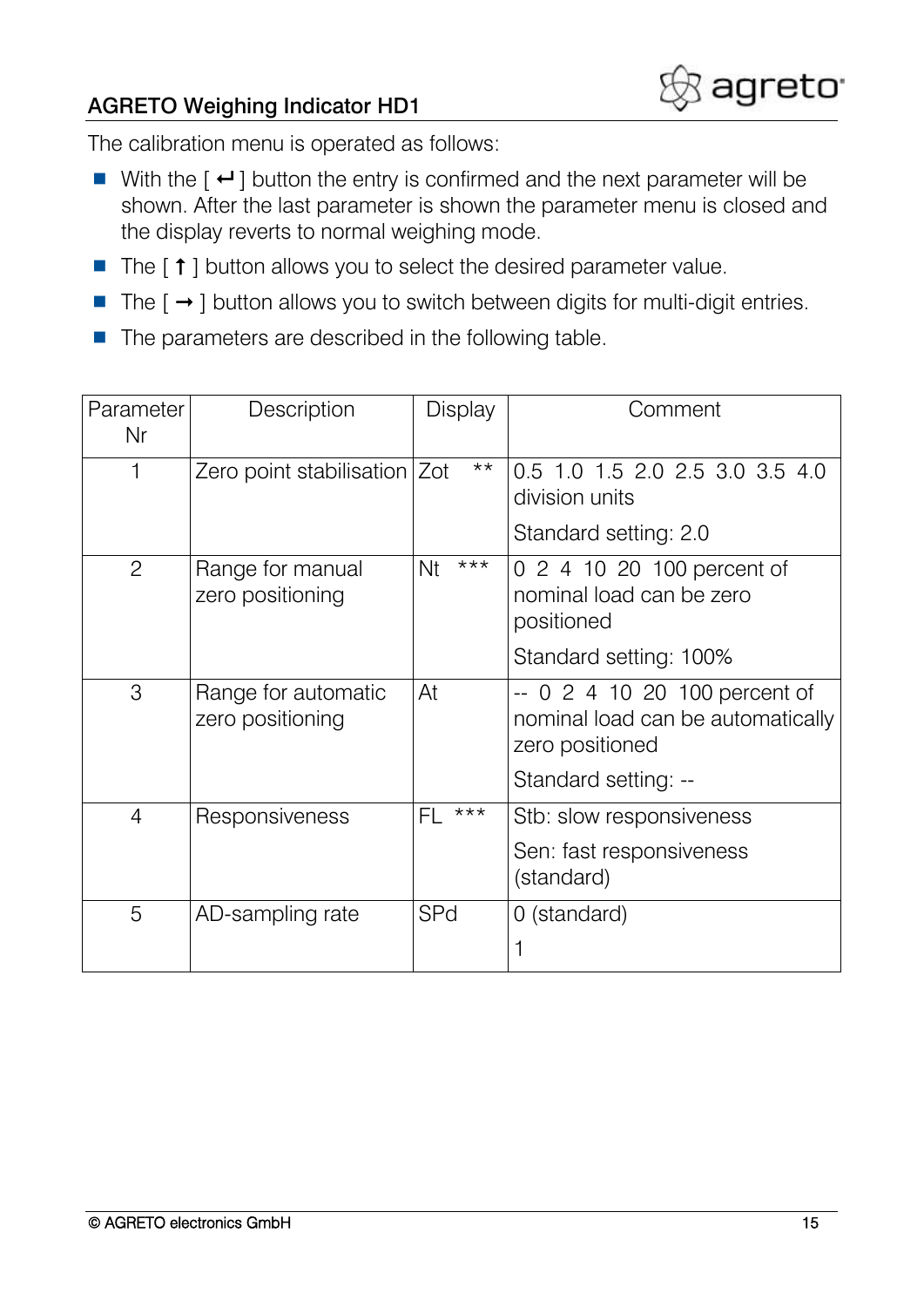

## <span id="page-15-0"></span>10 RS232 Interface

The weighing indicator has a serial interface for controlling an additional display, a printer, or to communicate with a PLC or a PC.

### <span id="page-15-1"></span>10.1 Connection pin-out

For using the interface a cable must be prepared or ordered.

The 3-pin cable is connected to the G (Ground), T (Transmit) and R (Receive) terminals on the 5-pin spring connector on the mainboard in the display and passed through the free cable gland.

### <span id="page-15-2"></span>10.2 Configuration

With the parameter 4, the baud rate is set. The other interface parameters of the RS232 interface can be used by default.

The parameter 5, the operation of the interface is defined.

#### 1: Automatic output of the net weight without a unit in toppled sequence of digits, 8 digits

| i.e.: | $23,45$ kg $\rightarrow$  | 54.3200 |
|-------|---------------------------|---------|
|       | $-23,45$ kg $\rightarrow$ | 54.320- |

2: Automatic output of the gross weight without a unit in toppled sequence of digits, 8 digits

| i.e.: $23,45$ kg |                           | $\mathord{\hspace{1pt}\text{--}\hspace{1pt}}$ | 54.3200 |
|------------------|---------------------------|-----------------------------------------------|---------|
|                  | $-23,45$ kg $\rightarrow$ |                                               | 54.320- |

#### 3: Automatic output of the net weight with unit, 14-digit

```
i.e.: 23,45 \text{ kg} -> 0023.45 (kg) + HEX(0D) + HEX(0A)
```
#### 4: Automatic output of the gross weight with unit, 14-digit

i.e.:  $23.45 \text{ kg}$  -> 0023.45 (kg) + HEX(0D) + HEX(0A)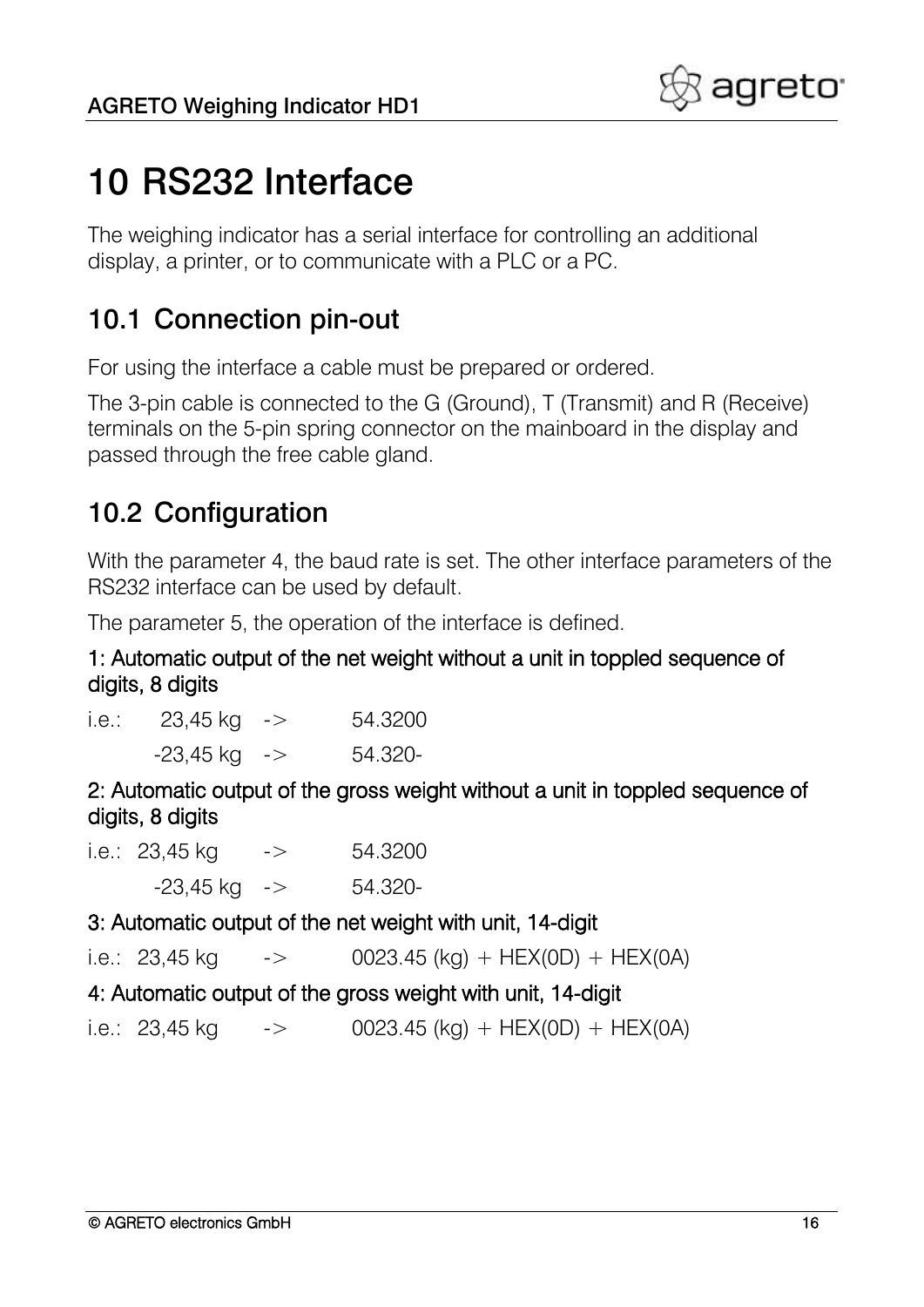

#### 5: command mode, issue on the request

Gross weight request

```
command: HEX(02)+"A"+"HEX(03), answer: GW:0023.45 (kg)
```
Net weight request

command HEX(02)+"B"+"HEX(03): answer: NW:0013.45 (kg)

Tare weight request

command HEX(02)+"C"+"HEX(03): answer: TW:0010.00 (kg)

Trigger zero position

command HEX(02)+"D"+"HEX(03): answer: D

Trigger Tare funktion

command HEX(02)+"E"+"HEX(03): answer: E

6: Output of the weight when pressing the SUM function on the display, for connecting a printer directly

# <span id="page-16-0"></span>11 Troubleshooting

The following error messages can appear on the display screen:

| <b>Display</b> | Description                                        | Solution                                                                                                      |
|----------------|----------------------------------------------------|---------------------------------------------------------------------------------------------------------------|
| <b>Err 01</b>  | Range for zero<br>positioning has been<br>exceeded | Reduce the load on the scales or set<br>calibration parameter 2 to a higher value.                            |
| Err 02         | Load for this function<br>is too low               | Some functions are only available for loads of<br>5 increments onwards.                                       |
| <b>Err 03</b>  | Overloaded                                         | Reduce the load on the scales.                                                                                |
| Err 04         | Weight not stable                                  | The weight isn't stable during calibration. The<br>calibration procedure can't be performed.                  |
| Err 05         | Weight is too low                                  | A higher load must be used for the calibration<br>procedure. The calibration procedure can't be<br>performed. |
| <b>Err 06</b>  | Weight not stable                                  | For some functions the weight must be stable.                                                                 |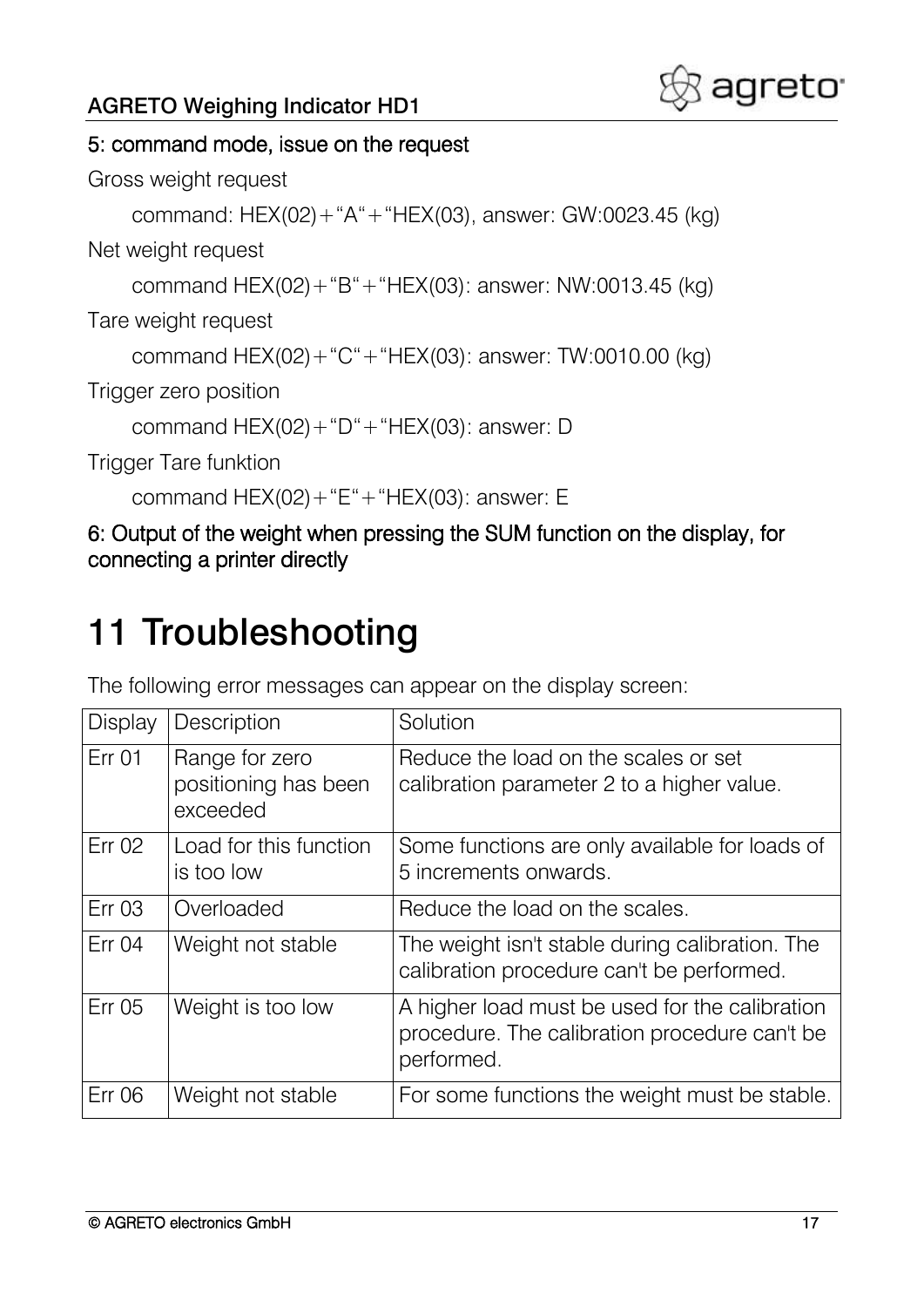# <span id="page-17-0"></span>12 Warranty

Over and above statutory warranty for the AGRETO weighing indication HD1 following warranty provisions apply:

- The AGRETO electronics GmbH guarantees the function and repairs or replaces all the parts that have a material or manufacturing damage within the warranty period.
- Warranty services will be performed by the AGRETO electronics GmbH.
- $\blacksquare$  The decision on the existence of a warranty claim is sole responsibility of the AGRETO electronics GmbH.
- The warranty period begins with the first accounting to an end customer and ends 5 years from this date of invoice.
- **Prerequisite for warranty service are the presentation of the original invoice** and compliance with all elements of this instruction manual.
- Excluded from warranty are wear, normal wear and tear, damage due to misuse, negligence or accident.
- When processing a warranty claim transport costs incurred will be charged to the buyer.

# <span id="page-17-1"></span>13 Disposal



Dispose the product in the definitive shutdown or parts of environmentally friendly (metal to the respective metal scrap, plastic to plastic waste, etc. - Do not dispose as household waste!)

Detailed information can be found in Directive 2002/96/EC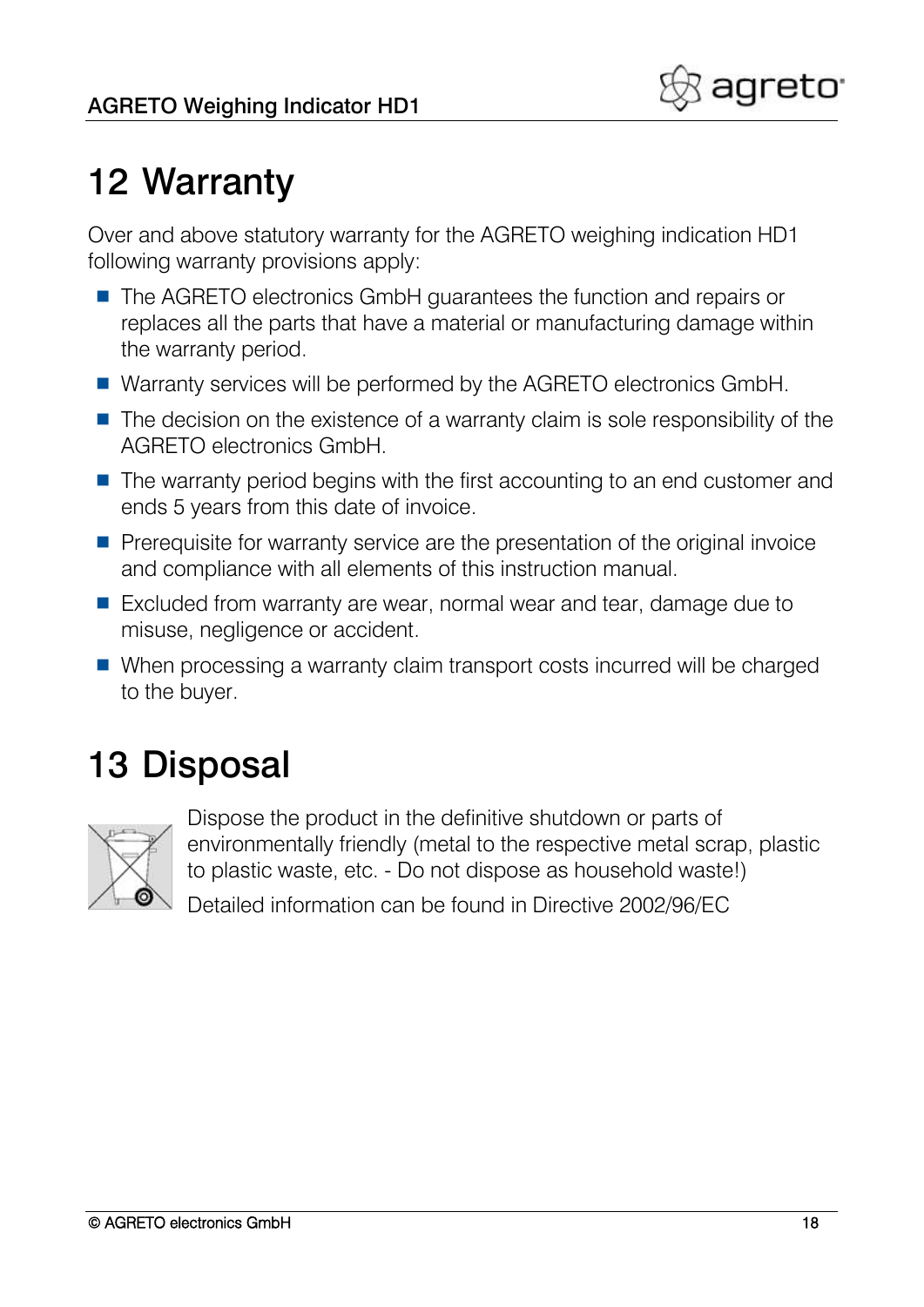

# <span id="page-18-0"></span>14 Declaration of Conformity CE EC Declaration of Conformity

For the following named product

### AGRETO HD1 Weighing Indicator

This is to confirm that it complies with the essential protection requirements of Council Directive on the approximation of the laws of Member States relating to electromagnetic compatibility (2004/108/EC) and Low Voltage Directive (2006/95/EG).

For the evaluation the following standards were applied:

EN 61010-1:2001, EN 61326-1:2006, EN 61000-3-3:2008, EN 61000-3-3:2008, EN 61326-1:2006

This explanation is given by the manufacturer

AGRETO electronics GmbH Pommersdorf 11 3820 Raabs

Submitted by:

Anton Eder Business Manager

Pommersdorf 06.03.2014

 $\mu$ 

legally binding signature

© AGRETO electronics GmbH 19